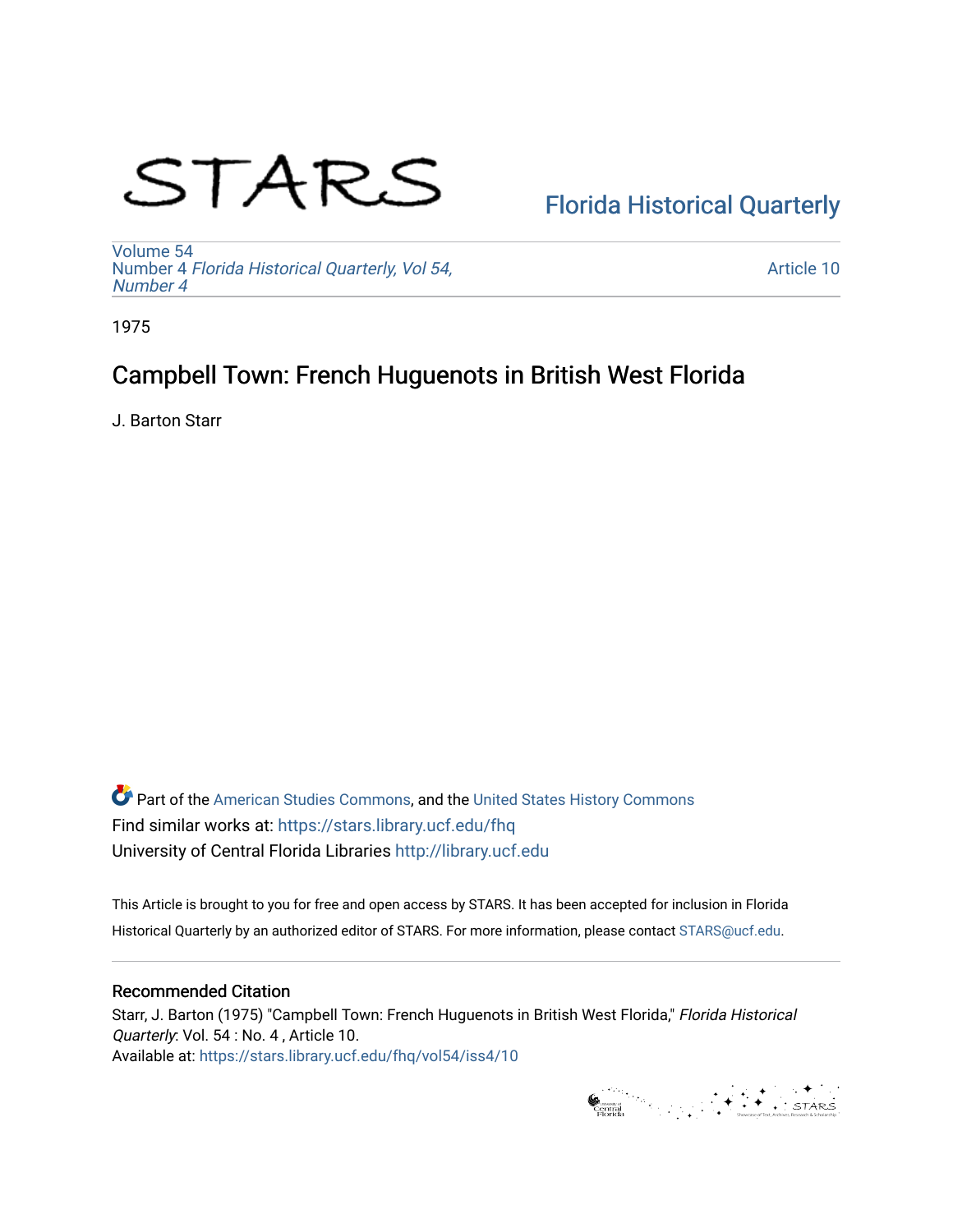### **CAMPBELL TOWN: FRENCH HUGUENOTS IN BRITISH WEST FLORIDA**

*by* J. BARTON STARR\*

THE TREATY OF PARIS signed between France, Spain, and England in 1763, transferred Spanish Florida and French England in 1763, transferred Spanish Florida and French Louisiana to the Mississippi River to Great Britain. With the Proclamation of 1763, this property became British West Florida. Almost immediately an extensive publicity campaign began to attract settlers to the Gulf coast of Florida. Typical of such propaganda were the sentiments of George Johnstone, newlyappointed governor of West Florida: "Upon the whole, whether we regard the situation or the climate, West Florida bids fair to be the emporium as well as the most pleasant part of the New World."<sup>1</sup>

Because of its remoteness throughout the two decades the English remained in Florida, there were constant efforts to bring in prospective colonists. Much of the energy expended was aimed at encouraging foreigners— both from overseas and from neighboring Louisiana- to migrate to West Florida.<sup>2</sup> As a result, there were numerous early schemes to settle foreigners in the colony. The Board of Trade presented a petition to George III in May 1764, on behalf of eleven men who wanted large tracts of land in East and West Florida which they proposed to settle with "Protestant white Inhabitants" within

<sup>\*</sup> Mr. Starr is assistant professor of history, Troy State University at Fort Rucker, Alabama. Research for this article was made possible in part by a research grant from Troy State University.

<sup>1.</sup> For a discussion of immigration into British West Florida, see Jeannette M. Long, "Immigration to British West Florida, 1763-1781" (M.A. thesis, University of Kansas, 1969); Clinton N. Howard, *The British Development of West Florida, 1763-1769* (Berkeley, 1947), 29, 30, 36, 46, 70, 100, 104, 118, 124; Cecil Johnson, *British West Florida, 1763-1783* (New Haven, 1943), 132-44, 150-54. 2. Endorsed "Copy of Govr Johnstone's preamble to His Majesty's Instruc-

tions for the speedy & effectual Settlement of the Province of West Florida. In the Govr's Letter of 9 Novr 1764," in Great Britain, Public Record Office, Colonial Office 5/574. Hereinafter cited as CO. A fuller ex-<br>amination of the propaganda efforts for East and West Florida is in<br>Charles L. Mowat, "The First Campaign of Publicity for Florida,"<br>*Mississippi Val*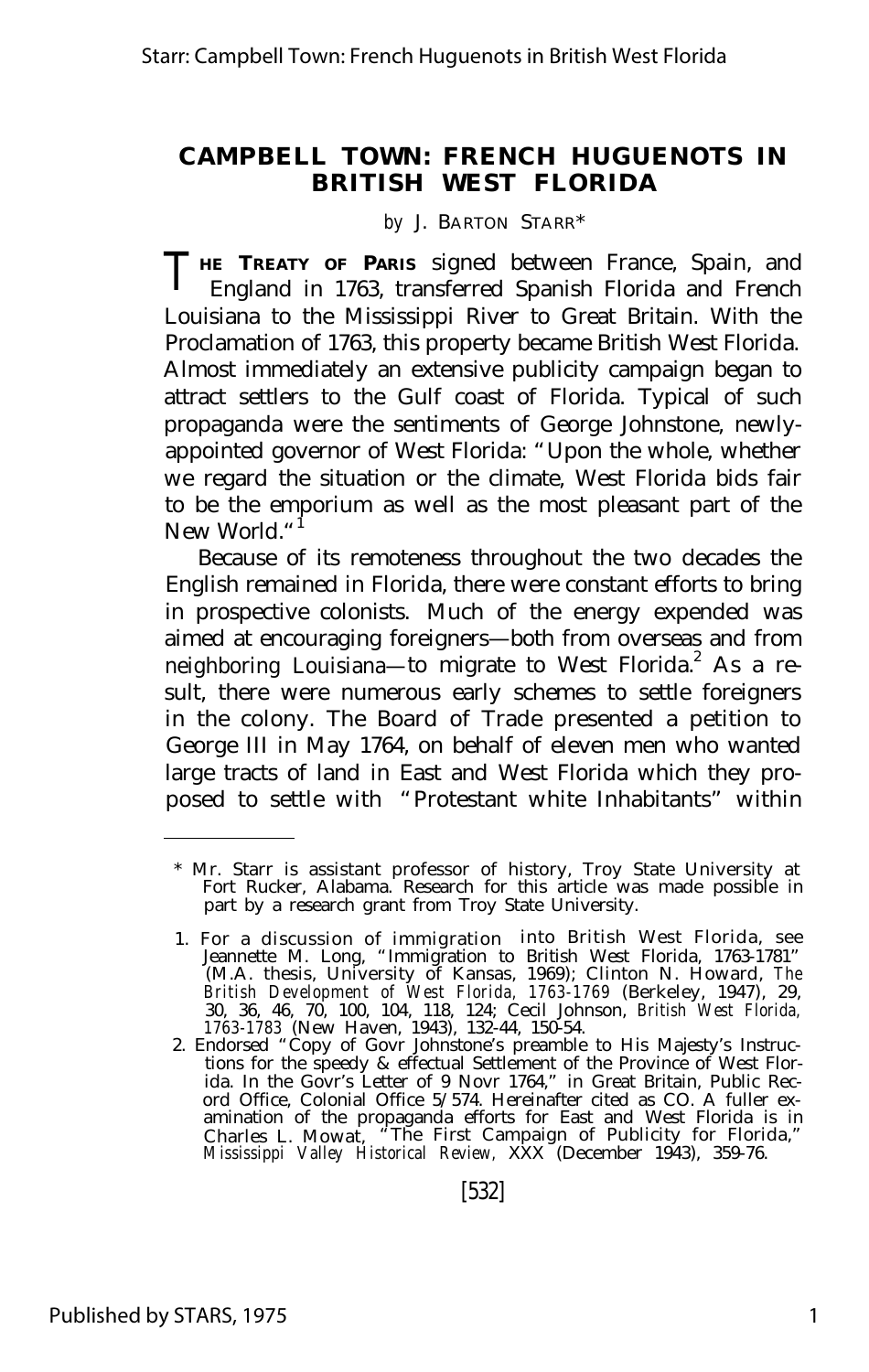ten years. While most of these men did receive their grants, only two— Denys Rolle in East Florida and Montfort Browne in West Florida— ever fully attempted to implement the proposed colonization plans.<sup>3</sup>

Despite the lack of success of most of these schemes, the idea continued to intrigue British officials. When requested by John Pownal to determine "by what methods the most reasonable and frugal the new established colonys in America may be peopled and settled with usefull industrious inhabitants," Governor Johnstone responded with an eighteen-point program. Apparently in spite of his personal feelings that a "European Colony" like West Florida "is generally made up of the overflowing scum of all the other societies," Johnstone geared his program toward encouraging the immigration of those people who could not otherwise afford the journey.<sup>4</sup> He proposed that the master of a ship transporting settlers be paid from two to twenty pounds sterling (depending on the worth the governor placed on different classes of individuals) and that tools, provisions, shelter, and medical assistance be provided to aid in the initial settlement. As an additional inducement, he urged that any man who remained in the colony for over a year be given a slave or two.<sup>5</sup> British officials apparently accepted at least the goals of Johnstone's plan, for on September 8, 1764, he received instructions from the Duke of Halifax to offer "every proper encouragement" to foreign settlers who might desire to immigrate to West Florida. $6$ 

As a result of this apparent unanimity among the British ministry, the government continually encouraged foreign immigration to West Florida. The French Huguenot colony established at Campbell Town under the leadership of Lieutenant

<sup>3.</sup> "Representation to His Majesty . . . ," May 8, 1764, CO 5/563; "List of the Names of Persons petitioning for Lands in His Majesty's Provinces of East Florida & West Florida . . . ," May 8, 1764, CO 5/563.

<sup>4.</sup> Johnstone to Lord Hillsborough, June 11, 1765, CO 5/574.

<sup>5.</sup> Johnstone to John Pownal, July 27, 1763, CO 5/574. 6. Duke of Halifax to Johnstone, September 8, 1764, CO 5/574. Two years later the assembly of West Florida echoed these sentiments when they passed "An Act to encourage Foreigners to come into and settle<br>in this Province," December 22, 1766, CO 5/623, in U. S. Library of in this Province," December 22, 1766, CO 5/623, in U. S. Library of<br>Congress, Records of the States of the United States of America, West Florida, Legislative Records, microfilm roll 1, John C. Pace Library, University of West Florida, Pensacola. Hereinafter cited as RSUS/WFLR, followed by microfilm roll number.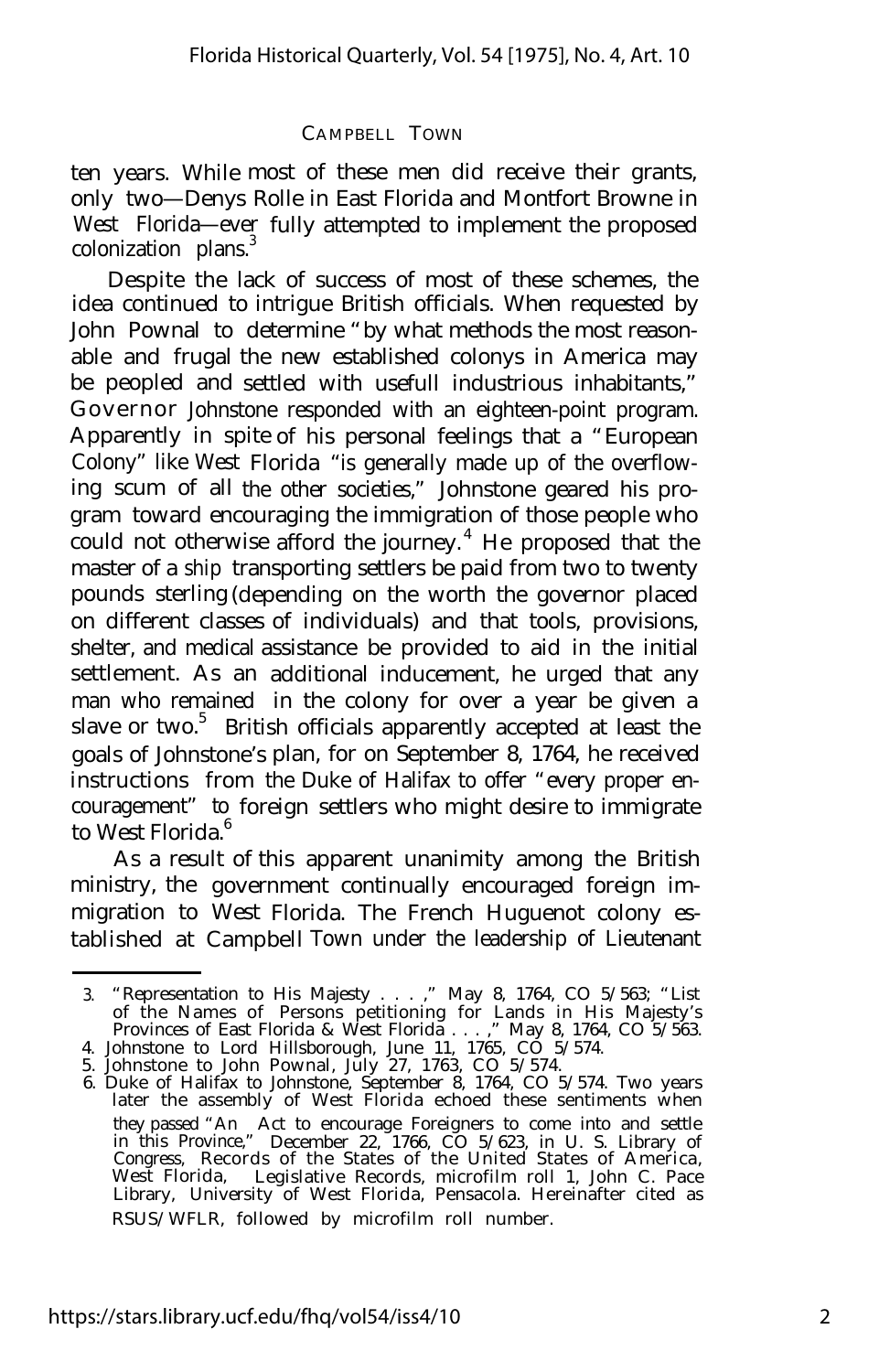Governor Montfort Browne was an example of this type of settlement.

The Board of Trade had early begun consideration of the settling of West Florida with foreign Protestants, and on November 21, 1763, it approved placing an advertisement in the *London Gazette* inviting requests for land grants for that purpose. This announcement resulted in a sizable number of requests, including the one presented on behalf of the eleven petitioners.<sup>7</sup> Among the numerous petitions received by the board was one read on June 26, 1765, which ultimately led to the founding of Campbell Town. The memorial of "several French Protestants" stated that they wished to migrate to West Florida in order to apply themselves "to the culture of vines and bringing up silkworms"; and they therefore requested passage, clothing, tools, and temporary subsistence necessary for such a venture. At the same meeting of the Board of Trade, it was noted that Lieutenant Governor Montfort Browne intended to present a proposal for this purpose at a later date. Consequently, the commissioners postponed further discussion. of the matter.<sup>8</sup>

Less than a week later the board again took the petition of the French Protestants and the proposals of Browne into consideration and decided to accept the lieutenant governor's plan. They agreed that Browne should transport the sixty French settlers to Mobile or Pensacola on a ship that was preparing to sail from the Thames River. For each settler he would receive seven pounds seven shillings sterling; two children under the age of fourteen would be counted as one adult. Upon their arrival in West Florida, the colonists were to be furnished arms and tools as well as nine months' provisions at the rate of four pence per diem. The board also agreed that the Reverend Peter Levrier should accompany the settlers as their pastor with an annual allowance of 100 pounds sterling. If he chose to serve as schoolmaster, he would receive another 100 pounds. Finally, all of the expenses, including Levrier's salary, were to be defrayed out of the parliamentary grants for the "encouragement

<sup>7.</sup> Minutes, November 21, 1763, in Great Britain, Board of Trade, *Journal of the Commissioners for Trade and Plantations,* 14 vols. (London, 1920-1938), XI, 407-08. 8. "Memorial of several French Protestants," read June 26, 1765, CO

<sup>5/574.</sup> See also Minutes, June 26, 1765, *Journal of the Commissioners for Trade and Plantations,* XII, 187.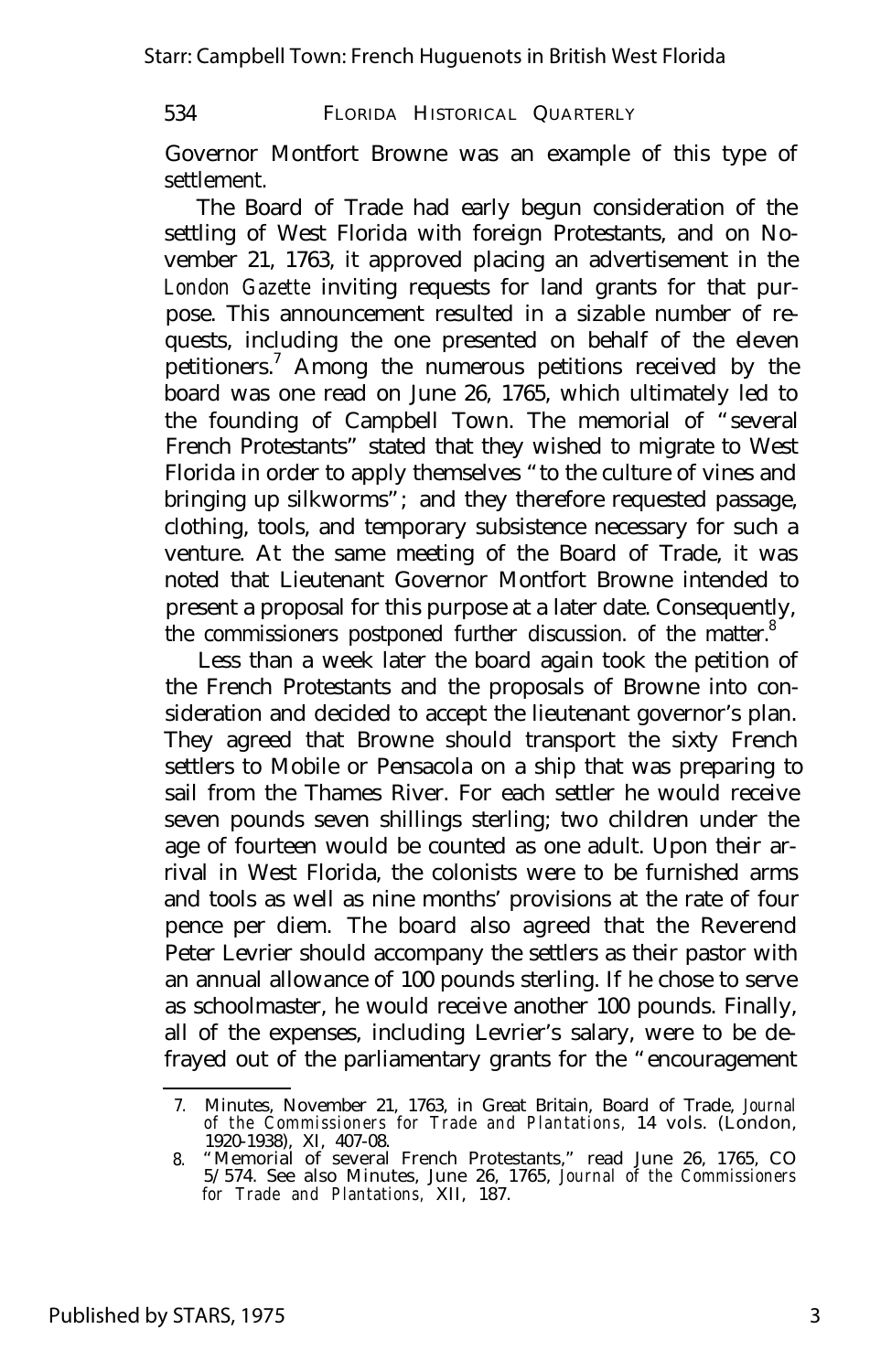of beneficial articles of produce" in West Florida.<sup>9</sup> Three days later, July 5, 1765, West Florida Agent John Ellis and Browne signed a formal agreement incorporating the instructions issued by the Board of Trade.<sup>10</sup>

Despite the belief by the board that Reverend Levrier was a "man of virtue and piety," before the small band even sailed from England problems arose between the pastor and Browne.<sup>11</sup> The lieutenant governor reported to the board on August 23, 1765, that when he went to the ship to make sure everything was in order to sail, he found conditions in an uproar. Levrier and his wife had been provided quarters which for some reason were not satisfactory. Levrier wanted Browne's cabin, or that of the captain of the vessel. Browne reported that when he spoke to the minister, "he flew into a most violent passion, insisted upon his having a right to one of them, and used several expressions, I thought very unbecoming his profession." Levrier also insisted on eating in a small dining cabin with seven or eight other people instead of the "great cabin" with the rest of the passengers. Perhaps the most damaging charge, however, was that when a few of the original French settlers decided not to migrate to West Florida, Levrier substituted several other people on the list. Browne asserted that he believed these people to be "Papists," particularly one French officer he had known in Canada. He asked if it would be proper to administer oaths of allegiance to the immigrants upon the ship's arrival at Cork. He feared the "worst consequences" if he carried to the "infant colony a French officer & Roman Catholick, who may have it much in his power to poison the minds of the surrounding In $d$ ians." $^{\rm 12}$ 

The Board of Trade considered Browne's letter the same day he wrote it. They were upset by Levrier's conduct especially as "that character of piety and meekness" had recommended him for their consideration. As for the "concealed Papists," the commissioners approved Browne's plan to have a magistrate issue

<sup>9.</sup> Minutes, July 2, 1765, *Journal of the Commissioners for Trade and Plantations,* XII, 188-89. An explanation of their intentions is contained in a letter from the Board of Trade to Johnstone, July 2, 1765, CO 5/599.

<sup>10.</sup> Agreement between John Ellis and Browne, July 5, 1765, CO 5/574.

<sup>11.</sup> Board of Trade to Johnstone, July 2, 1765, CO 5/599. 12. Browne to Board of Trade, August 23, 1765, CO 5/574.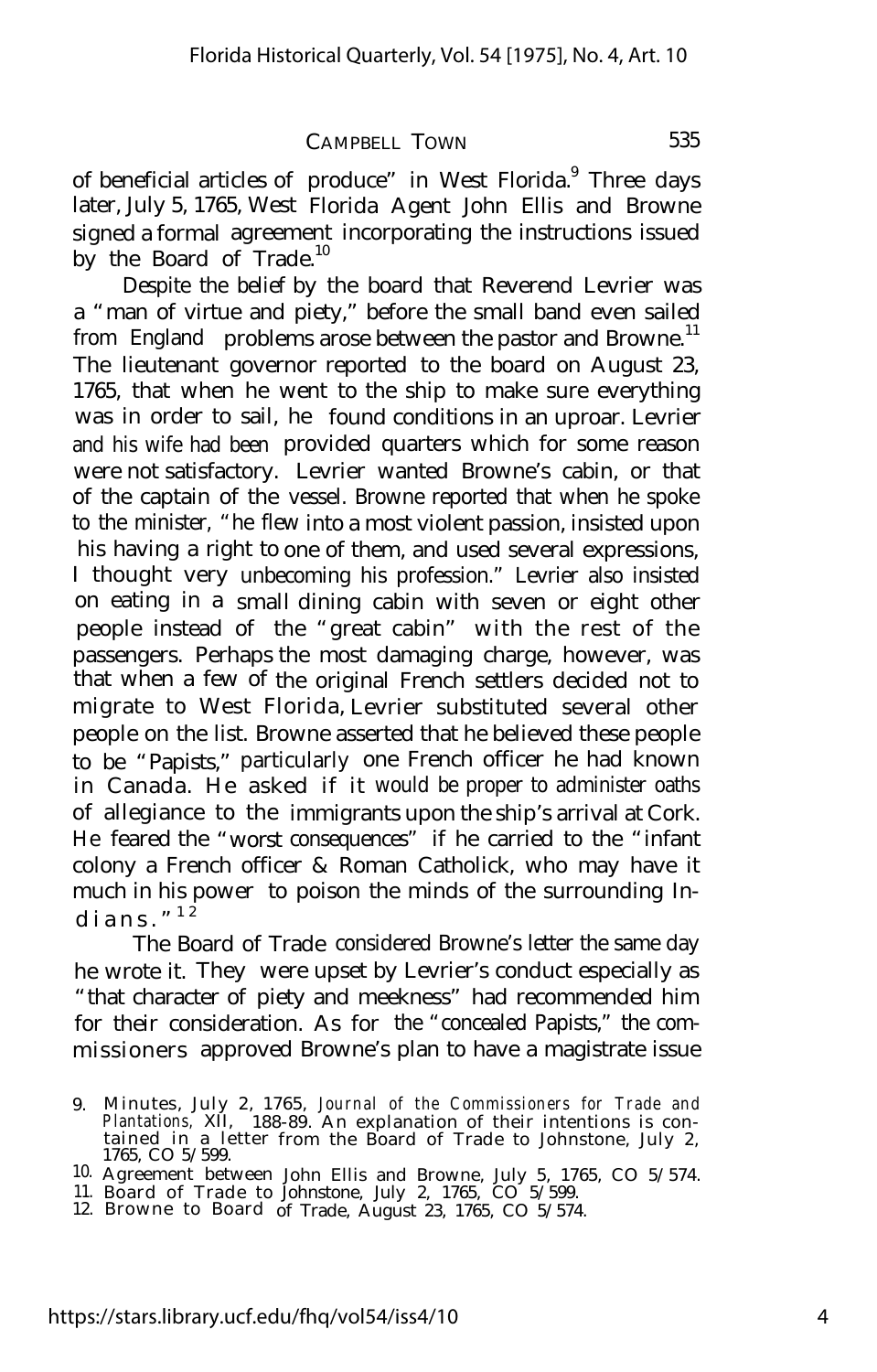oaths of allegiance at Cork. They ordered Browne to discharge all "Recusants" and to embark other foreign Protestants in their place. In the event he could not find such replacements, he could procure any others "whose knowledge in the culture of vines and silk may make them fit objects of this laudable charity." Finally, Browne was to signify to Levrier the Board of Trade's disapproval of his conduct and to inform him that the continuation of his salary depended upon Browne's approbation.<sup>13</sup> Problems with Levrier were not yet over, however, and would recur in the future.

The vessel that carried Browne and the colonists was the *Red Head* galley, with Richard Neal as master. While fitting it out and providing for its passengers, Browne drew upon the £1,000 that Parliament had provided in the civil establishment of West Florida for 1764 and 1765. John Ellis, agent for West Florida, initially paid out £441 to Browne for the passage of the settlers, £75 for nine months' salary for Reverend Levrier, and £180 for necessities for the voyage, as well as tools, medicine, kettles, and other supplies, including chamber pots. $^{14}$ 

The civil establishment included the £500 bounty to support the settlers for only one more year. The Earl of Shelburne informed the governor of West Florida on April 11, 1767, that the grant would not be renewed until "a plan shall be settled for the future application of this bounty, it not having been applied to the object for which it was granted." Despite renewed applications by Lieutenant Governor Browne and the Council of West Florida in 1767 for further funding, Parliament failed to appropriate additional bounties.<sup>15</sup>

With oaths of allegiance administered and final preparations for the voyage completed, the *Red Head* departed Cork bound

<sup>13.</sup> John Pownal to Browne, August 30, 1765, CO 5/599; Minutes, August 23, 1765, *Journal of the Commissioners for Trade and Plantations,* XII, 192-93.

<sup>14.</sup> Civil establishment, January 20, 1764, CO 5/599; Civil establishment, March 1, 1765, CO 5/599; "Account of Bounties to encourage commerce in West Florida from 24 of June 1763 to 24 Jun: 1764 and from the<br>24 of June 1764 to 24 June 1765," CO 5/574; "An Account of Sundry<br>Necessaries bought . . . for the use of the 0 French Protestant Emi-<br>grants . . . ," Augus tober 3, 1765, CO 5/574.

<sup>15.</sup> Civil establishment, March 6, 1766, CO 5/599; Earl of Shelburne to Governor of West Florida, April 11, 1767, CO 5/618; Hillsborough to Browne, February 14, 1768, CO 5/619; Browne to [Hillsborough], July 1, 1768, CO 5/620.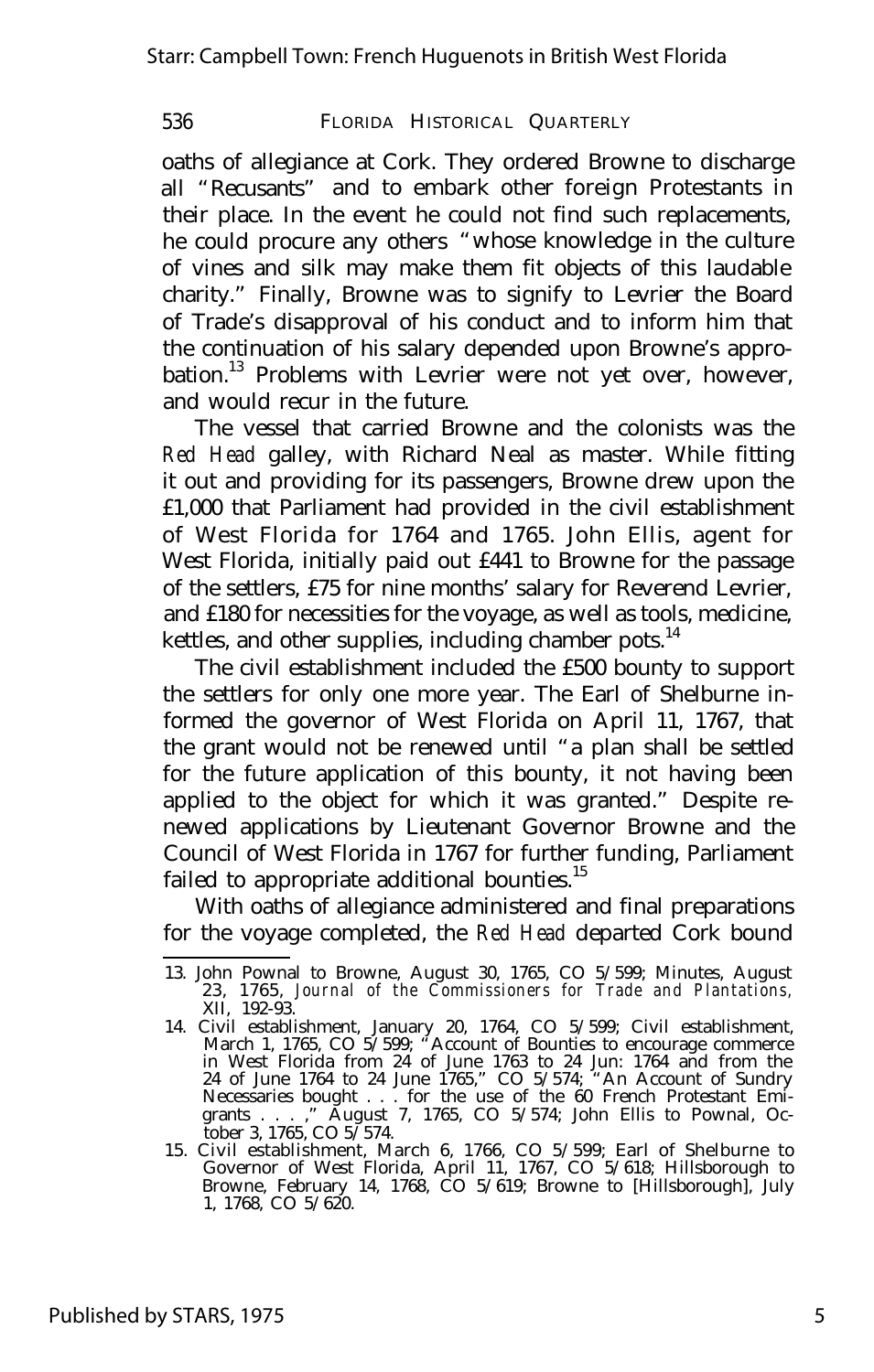for Pensacola. W hile the date of the sailing is unclear, apparently Browne and the French Huguenots left Cork in September or October 1765, a nd arrived at Pensacola in mid-January 1766. There are no rec ord s to indicate that the voyage was anything other than uneve ntful, although they did stop briefly at Dominica where several o f the passengers deserted.

The first not ice of the settlers' arrival in Pensacola was the appearance of l ieutenant Governor Browne before the West Florida Council on January 20, 1766. After being sworn in as a member of the council, he presented the July 2, 1765 letter of the Lords Comm issioners for Trade and Plantations concerning the immigrants. In response to its orders to assist them, the council assigned as lodging the temporary hospital that had been built for the tro ops. The councillors felt that there was little chance that any body would furnish provisions at the rate of four pence per day as set by the Board of Trade's instructions as it was too lo w for West Florida. They decided, however, to have Governor J ohnstone issue orders to that effect, but in case nobody respond ed, the contractor for the troops in the colony must furnish th e rations. Finally, the council made provisions for housing for R everend Levrier by forcing someone to evacuate " one of the hutts" outside the garrison, if necessary.<sup>16</sup>

The emigrés had come to West Florida to establish a new community whe re they could cultivate grapes and raise silkworms. Accordin gly, the Board of Trade had instructed Governor Johnstone to pr ovide a township of 20,000 acres "on such convenient spot as they themselves shall choose, adapted to the objects they have in view." If possible, the site was to be on a navigable river, land was to be designated for town lots and for a glebe for t he Reverend Levrier. The board's optimism was evident in their instructions; the French would not need 20,000 acres, but it wa s thought that their success would entice other settlers to follow.<sup>17</sup>

Johnstone ac companied a delegation of the immigrants to examine several tracts of land, and a site on the Escambia River

<sup>16.</sup> Minutes of th *Chronicle* rep arrived in Pe While there is clearly were n 17. Board of Tra e Council, January 20, 1766, CO 5/625. The *London* orted on September 10, 1765, that a brigantine had nsacola carrying ninety French passengers from Cayenne. no other evidence concerning this report, these settlers ot the ones who established Campbell Town.

de to Johnstone, July 2, 1765, CO 5/599.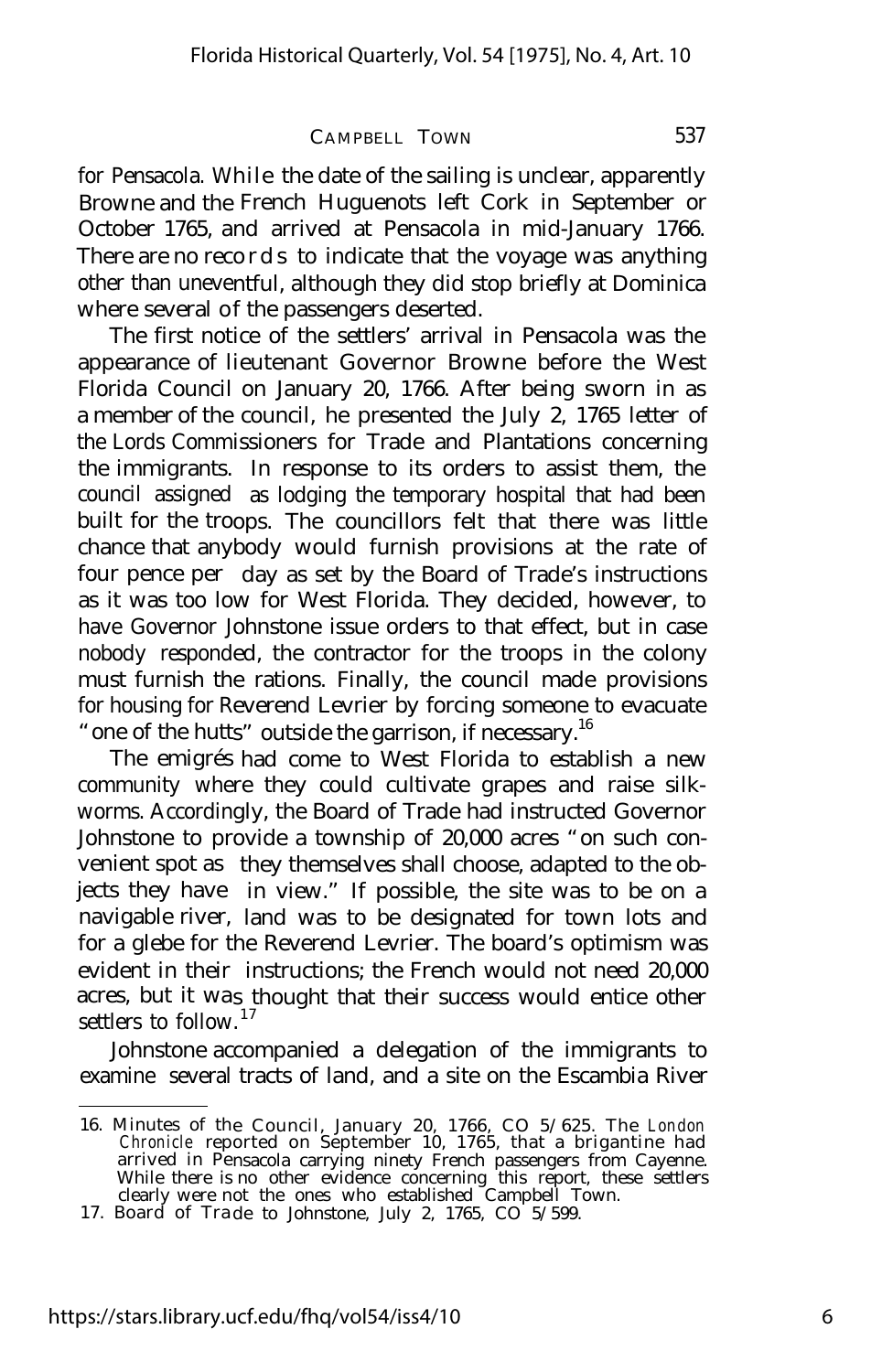was selected.<sup>18</sup> According to the governor, the area, twenty miles from Pensacola by water up the Escambia River, and ten by land, "in beauty or richness of soil, can hardly be excelled."<sup>19</sup> Lieutenant Governor Browne did not share Johnstone's opinion, for less than a year later he reported to the Board of Trade that the settlers "had the misfortune, upon their arrival to fix upon a very unhealthy spot for their settlement."<sup>20</sup>

Because there were so few settlers, the settlement was distant from Pensacola, and Indians were numerous in the area, Governor Johnstone felt that the immigrants should be protected. Consequently, a sergeant and twelve men of the 31st Regiment were assigned to accompany the settlers and remain for a period of two months.<sup>21</sup> This was a time when Johnstone was involved in one of his many disputes with the military, and Lieutenant Colonel Ralph Walsh insisted that while Johnstone had no authority to order him to furnish the troops, he would comply, since it was for the good of the colony.<sup>22</sup>

The disagreement between Walsh and Johnstone was symptomatic not only of the early years of British West Florida, but also of the disputatious spirit which surrounded the settlement of Campbell Town. The first major argument began within less than a week after the immigrants' arrival in the frontier province. Governor Johnstone complained to John Pownal on February 26, 1766, that the lieutenant governor had arrived in the middle of the disagreements between the governor and Walsh, and that he had joined the argument. Browne, according to Johnstone, had told the settlers that the governor could be removed from office "on the slightest representation." Browne

<sup>18.</sup> Minutes of the Council, February 25, 1766, CO 5/625, RSUS/WFLR 1. At a later council meeting, Johnstone reported that as agent for Patrick, Lord Elibank, he had selected 20,000 acres according to Elibank's mandamus grant. However, when the French immigrants arrived and selected the same site for Campbell Town and threatened to move to another part of the province unless they received it, he relinquished it and chose another tract. Minutes of the Council, De-

cember 6, 1766, CO 5/632, RSUS/WFLR 6. 19. Johnstone to Pownal, April 2, 1766, CO 5/574.

<sup>20.</sup> Browne to Board of Trade, March 25, 1767, CO 5/575. 21. Minutes of the Council, February 25, 1766, CO 5/625, RSUS/WFLR 1.

<sup>22.</sup> Johnstone to Ralph Walsh, February 26, 1766, CO 5/574; Walsh to Johnstone, February 26, 1766, CO 5/574. For more on difficulties between civil and military officers in British West Florida, see Johnson, *British West Florida,* passim, and my own book forthcoming from the University Presses of Florida, *Tories, Dons, and Rebels: The American Revolution in British West Florida, 1775-1783.*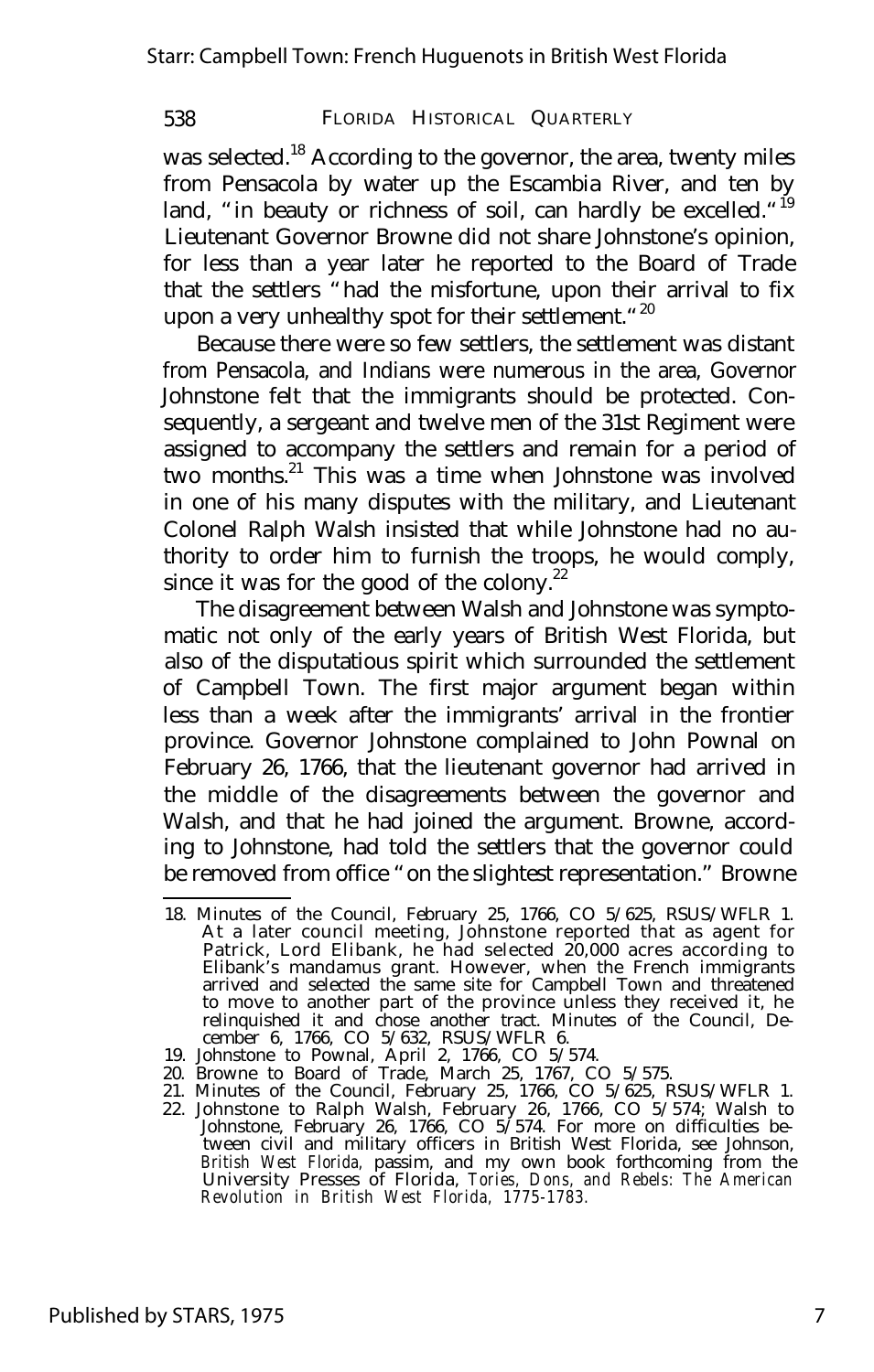therefore had ci rculated a memorial to that effect. According to Johnstone, the people, believing it to be an address to the governor, had signed the petition without reading it.<sup>23</sup>

A month la ter Johnstone explained the reason for the difficulties in m ore detail. In the original agreement signed between Browne and John Ellis, the lieutenant governor had agreed to furni sh arms, ammunition, soap, tea, and sugar, valued at forty-one pounds, four shillings, five pence sterling.<sup>24</sup> Upon the *Red Head's* arrival in West Florida, Johnstone requested that Br owne deliver the tools and other supplies that the Board of Tr ade had stipulated as well as the items provided in the agreemen t with Ellis. According to Johnstone, Browne had agreed to t urn over all the supplies. Then, the next day, he announced t hat the supplies had never left England; the *Red Head,* it se ems, had sailed before the goods were loaded. Browne insisted that John Pownal had known about this matter and had authori zed him to keep the money for the supplies because of his effo rts to obtain them. Johnstone found this explanation difficu lt to believe because of the "exactness" of Pownal, but de cided that he would accept the lieutenant governor's word . To protect himself, the governor felt it wise to put all of th is in a letter to Browne. The latter, believing that Johnstone was indeed doubting his word, "parted in ill humor." Nonet heless, Browne politely answered the letter, assuring Johnston that the supplies would be forthcoming. To replace the forg otten muskets, he would furnish guns at three times the value from his own stores. When the goods were still not produced a nd the ship was preparing to sail for Mobile, Johnstone, hav ing received no satisfaction from Browne, threatened to a rrest the captain. Finally, Johnstone reported, "after long nego tiations," Browne landed the items as well as twenty inferior muskets. Powder and ball came from the king's stores in Pensac ola, but they did not fit the weapons.

Because of t his altercation with Browne, the governor concluded, "I am a fraid, I have forfeited forever the good wishes of that gentlem an." Consequently, the governor observed that Browne had be come very friendly with Lieutenant Colonel

Pownal, February 26, 1766, CO 5/574.

<sup>23.</sup> Johnstone to 24. List of Neces the French Em saries which Lieut. Govr. Browne agreed to deliver to igrants . . . ," read July 31, 1766, CO 5/574.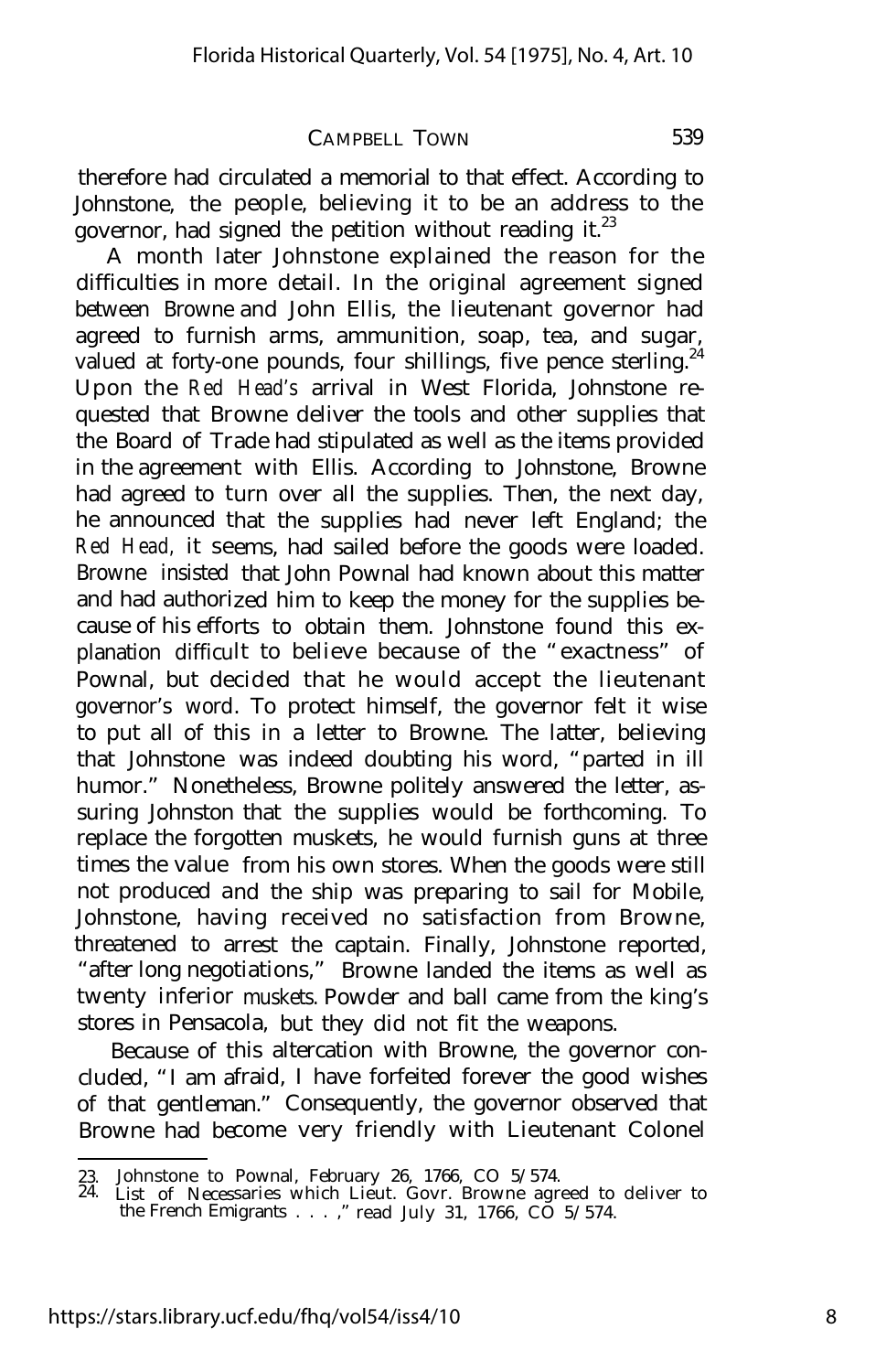Walsh. The "basis and cement" of that friendship, Johnstone claimed, was one of the female French immigrants that Browne had delivered to Walsh. Outraged at such "improper" action, the governor fumed that the young lady had been transported to West Florida at government expense, and besides she "stands on the list delivered to me."<sup>25</sup> The records do not reveal any reply by Browne to Johnstone's charges.

Another dispute arose from within Campbell Town itself. Less than six months after their arrival, the settlers informed Governor Johnstone that the Reverend Levrier had left the settlement and did not plan to return. The council ordered Levrier to appear before them on June 12, 1766, to explain his intentions. Answering in French, Levrier responded with vague answers, which the council found to be "indirect, delusive, and unworthy the character of a clergyman." The councilmen therefore resolved to write a letter ordering Levrier to return to Campbell Town within a fortnight. If he failed to obey these instructions, the council would inform the Board of Trade that the pastor "is unworthy of the trust reposed in him" and that he should be replaced with another minister. There is no record of Levrier's action in the face of the council's demand.<sup>26</sup>

The final point of contention had its origins in England but came to a head in West Florida. During the discussions by the Board of Trade and the preparations for the voyage, the figure of sixty French Protestants was accepted as the number of settlers to be transported to Campbell Town. When Browne first met with the West Florida Council on January 20, 1766, the subject of the settlers was introduced with the words, "relative to sixty French Protestants." Two paragraphs later in the minutes of the same meeting, however, Browne reported one immigrant had deserted at Cork, he had discharged one at Cork upon discovering he was a recusant, one died in passage, three others had deserted at Dominica, and he had added one additional person at Cork. Consequently, Browne asserted that he had arrived with only forty-six persons: twenty-two men,

<sup>25.</sup> Johnstone to Pownal, April 1, 1766, CO 5/574. Clearly this last statement could mean that the girl was simply on Johnstone's list of French immigrants transported to West Florida at government expense and therefore suc

<sup>26.</sup> Minutes of the Council, June 12, 1766, CO 5/632, RSUS/WFLR 6.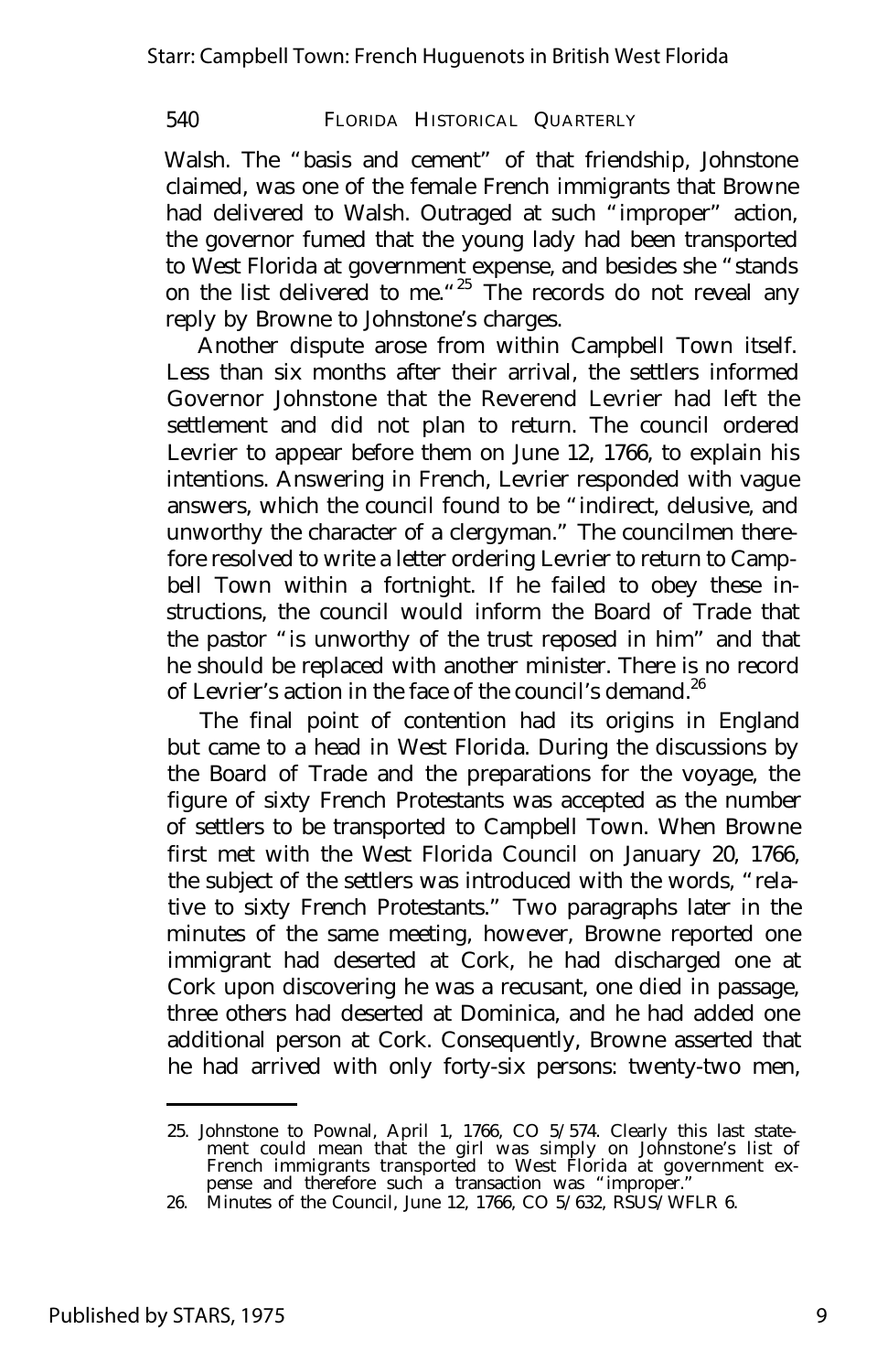eight boys, twelve married women, and four girls. There was an additional traveler, one man who had paid his own passage. He was willing to become a settler if the council would grant him the same indulgences the French Protestants were to receive. $27$  Here the matter rested for nearly two years.

The next time anything concerning the number of immigrants appearedin the records was in a council meeting on February 21, 1768. At that session the lieutenant governor presented a letter from John Ellis which charged the Reverend Levrier with making a false return. According to the agent, the minister, apparently for personal gain, had presented one list of settlers embarking at London and a considerably different roll once he reached West Florida. The council summoned Levrier to the meeting and demanded an explanation. According to the minister, fifty-six French Protestants had left London, had been joined by four more at Cork, and a child had been born on board enroute to Florida. There was a total of sixtyone persons, seven of whom were under the age of fourteen. However, during the voyage, thirteen had either died at sea or deserted at Cork or Dominica; only forty-eight of the original sixty-one thus reached West Florida.<sup>28</sup>

Four days after Levrier's testimony, the council again discussed it, but there was no new information.<sup>29</sup> The final recorded evidence concerning this dispute appeared on July 6, 1768, in a letter from Lieutenant Governor Browne to the Board of Trade. He asserted that the minutes of the West Florida Council of January 20, 1766, when he first reported on the French immigrants, contained some errors. Browne agreed with Levrier's figures as to the number of immigrants, but he still wished to point out some misbehavior on the part of the pastor. According to Browne, the "greater number" of the immigrants whose names were on Levrier's first list, had changed their minds and had remained in England. The pastor therefore filled their places with "the first vagabonds he could find such as hair dressers, cooks, etc." Browne also claimed that Levrier "for some particular purposes has winked at some of the

<sup>27.</sup> Minutes of the Council, January 20, 1766, CO 5/625, RSUS/WFLR 1.<br>28. Minutes of the Council, February 21, 1768, CO 5/626, RSUS/WFLR 1.<br>29. Minutes of the Council, February 25, 1768, CO 5/620. See this letter<br>for a list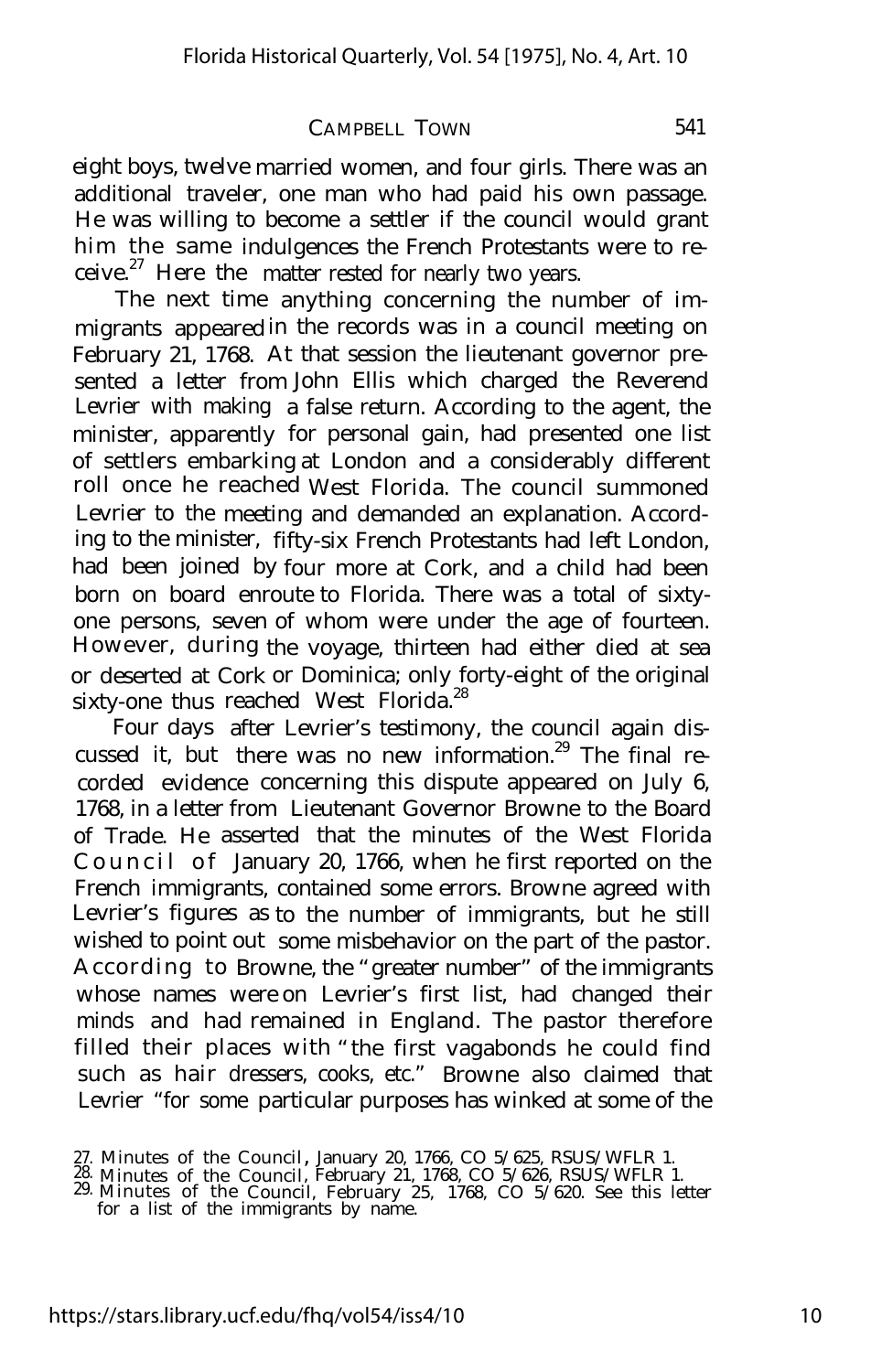emigrants running away at Dominique," and that "his behavior at Cork and the whole passage was so very disagreeable that I cheerfully gave him up the command of the whole."<sup>30</sup> While there are passing references to other letters, it would appear that this dispute ended with Browne's letter.

There is little material available concerning the actual settlement of Campbell Town. Following the selection of the site, Provincial Surveyor Elias Durnford surveyed the new lands. He used a plan which he had drawn and which the council had approved, which provided for a division of the town into lots in which the married settlers would have preference. Unmarried immigrants would receive land by drawing in a lottery.<sup>31</sup> While the settlers moved into Campbell Town, constructed houses, and cultivated the land, few took the trouble to petition for land grants. Records reveal only twelve people who took out grants, and only one name is recognizable as one of the original French immigrants. Apparently others intended to take out grants for there are references to land forfeited by one immigrant "when he deserted the colony.<sup>432</sup> If there is little information about the initial settlement, there is also nothing concrete to explain the name chosen for the new township. Why the French Protestants decided to call their new home Campbell Town is shrouded in mystery.

When Governor Johnstone issued the call for the first assembly in West Florida on August 18, 1766, he announced that there would be six representatives each from Pensacola and Mobile and two from Campbell Town. This. first legislative body met in Pensacola on November 3, 1767, and one of its initial functions was to appoint a committee on privileges and elections. The returns from Campbell Town showed the election of John Satterthwaite and David Williams. Dr. John Lorimer, however, contested the results, charging that Deputy Provost Marshall James Johnstone had given a false return for the township. Lorimer asserted that he had received sixteen votes while Williams had drawn only twelve. After an investiga-

<sup>30.</sup> Browne to [Board of Trade?], July 6, 1768, CO 5/620.

<sup>31.</sup> Minutes of the Council, March 15, 1766, CO 5/632, RSUS/WFLR 6; Minutes of the Council, July 28, 1766, CO 5/632, RSUS/WFLR 6.

<sup>32.</sup> Howard, *British Development of West Florida,* 74-104; Minutes of the Council, 1766-1770, CO 5/625-5/626.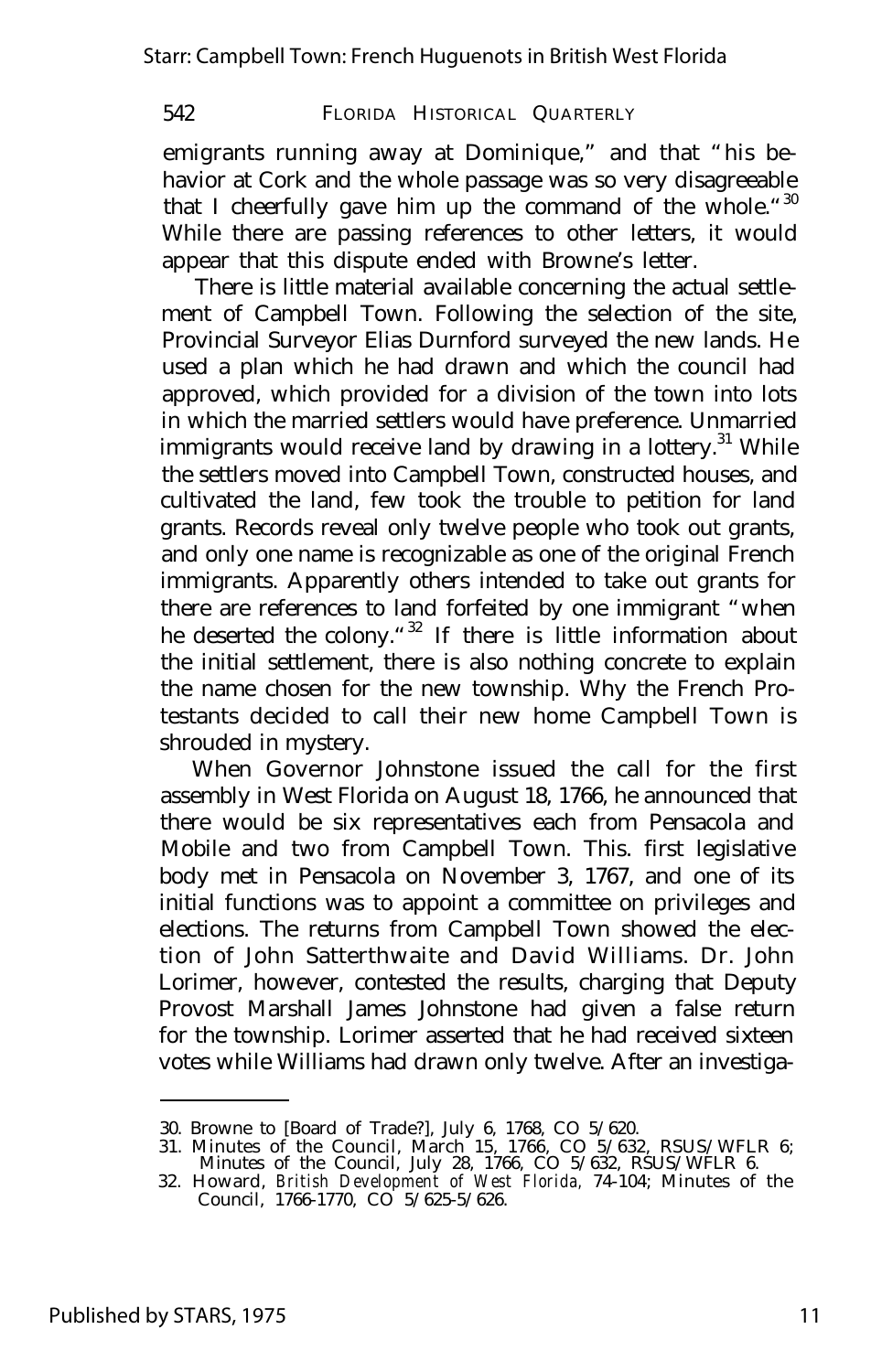tion, the assem bly expelled Williams and gave the seat to Lorimer. At the same time they discharged the provost marshall and reprimanded Williams.<sup>33</sup> The next election which resulted in the meeting of the legislature in December 1767, saw Dr. Lorimer and Jo hn Crozer selected as delegates from Campbell Town. $34$ 

In the mean time, events in West Florida caused concern for the inhabitants at Campbell Town. Because of Indian unrest, primarily amon g the Creeks, a committee of the council resolved on Octob er 3, 1766, to build a "respectable Block House" at the new settlement.<sup>35</sup> Three days later the council met to consider a letter from Colonel William Tayler, acting brigadier general for the Southern District, concerning the nature of the fortification. He was inquiring if the proposed structure was merely to be a post for the troops or if it should be large enough to accommodate and protect women and children in case of an at tack. The council wanted the blockhouse to be large enough to quarter an officer and twenty men and to provide temporary shelter for the women and children. The fortification would m ount only one cannon, but the weapon could be moved to sw ivels at four different locations. They also asserted that "pro per signals" between Pensacola and Campbell Town would be of advantage to both settlements. The council hoped the post could be ready for use within a month.<sup>36</sup>

In addition to the problem of Indian attacks, the immigrants were ha ving a difficult time simply surviving, and Lieutenant Gov ernor Browne decided something had to be done to prevent them from starving. The inhabitants petitioned Browne in early 1767 requesting a continuation of their rations

<sup>33.</sup> Proclamation of Governor Johnstone, August 18, 1766, in Library of Congress, Wes Strozier Librar Minutes of th Clarence E. C *sissippi Valley* May 1767, a m died, a represe Blommart bec of the Lower WFLR 2. of Governor Johnstone, August 18, 1766, in Library of t Florida Papers, microfilm copies in Robert Manning y, Florida State University, Tallahassee, microfilm roll 1. e Lower House of Assembly, November 3-4, 1766, *ibid.;* arter, "The Beginnings of British West Florida," *Mis-Historical Review,* IV (December 1917), 339-40. In otion was made that since William Satterthwaite had ntative should be elected in his place. Accordingly, John ame the new delegate from Campbell Town. Minutes House of Assembly, May 12, 20, 1767, CO 5/627, RSUS/

<sup>34.</sup> Minutes of th 627, RSUS/WF e Lower House of Assembly, December 15, 1767, CO 5/ LR 2.

<sup>35.</sup> Minutes of the 36. Minutes of the Council, October 3, 1766, CO 5/632, RSUS/WFLR 6. Council, October 6, 1766, CO 5/632, RSUS/WFLR 6.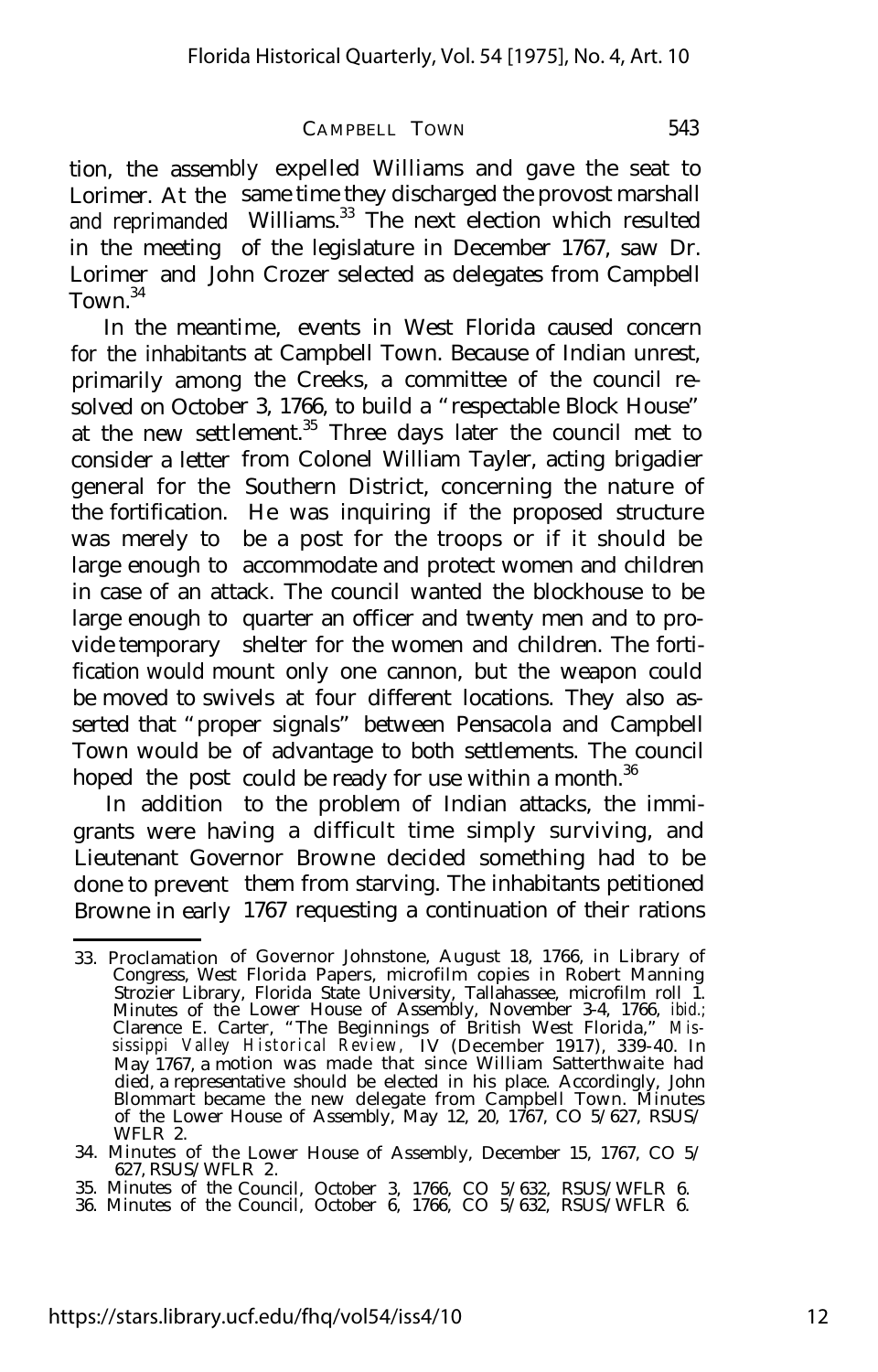and the establishment of a military post near Campbell Town to protect them from the Indians. With the advice and consent of the council, Browne allowed them six months' additional provisions and applied to Colonel Tayler to establish the post.<sup>37</sup> The council apparently wondered why Colonel Tayler had not already constructed the fortification, and called him in for questioning. Tayler asserted that he had intended to build the post, but that the settlers would not relinquish the lots where the fort was to go. Consequently, he had been unable to begin construction.<sup>38</sup>

In order to "bind them to their settlement," Browne also required the French immigrants to sign an agreement of rules and regulations. This document, endorsed by eleven of the male inhabitants, bound the settlers to remain in the township and cultivate the lands for four years or forfeit them. They were also ordered to cut three trees a day per family until a sufficient quantity of logs were available to construct defense works. Any person who worked outside the township for more than a fortnight would forfeit his lands as if he had not cultivated them. Finally, in the event they found a better location on the "adjacent high ground," they could move "from the hollow where it now stands" in order to improve the health and defense of the town.<sup>39</sup>

These efforts by Browne were to no avail. In December 1767, the Reverend Levrier presented a petition— ostensibly on behalf of all the residents of Campbell Town— to the assembly in which he stated that they had obtained a grant of land at Natchez, and he hoped to secure assistance in transporting them to the new area. The house tabled the petition and ordered Levrier to attend their next meeting. Four days later the pastor appeared before the lower house and, after examination, the assembly dismissed the petition, "it appearing that

<sup>37.</sup> Minutes of the Council, February 23, 1767, CO 5/632, RSUS/WFLR 6; Minutes of the Council, March 2, 1767, CO 5/632, RSUS/WFLR 6; Browne to the Lords Commissioners for Trade and Plantations, March 25, 1767, CO 5/575; Browne to [Hillsborough?], August 10, 1768, CO 5/620.

<sup>38.</sup> Minutes of the Council, March 7, 1767, CO 5/632, RSUS/WFLR 6.

<sup>39.</sup> Minutes of the Council, March 9, 1767, CO 5/632, RSUS/WFLR 6; "Report of a Committee of the Council Appointed to draw up Certain Rules and Regulations to be entrd into and Signed by the French Emigrents in the Township of Campbelltown," March 1767, CO 5/575.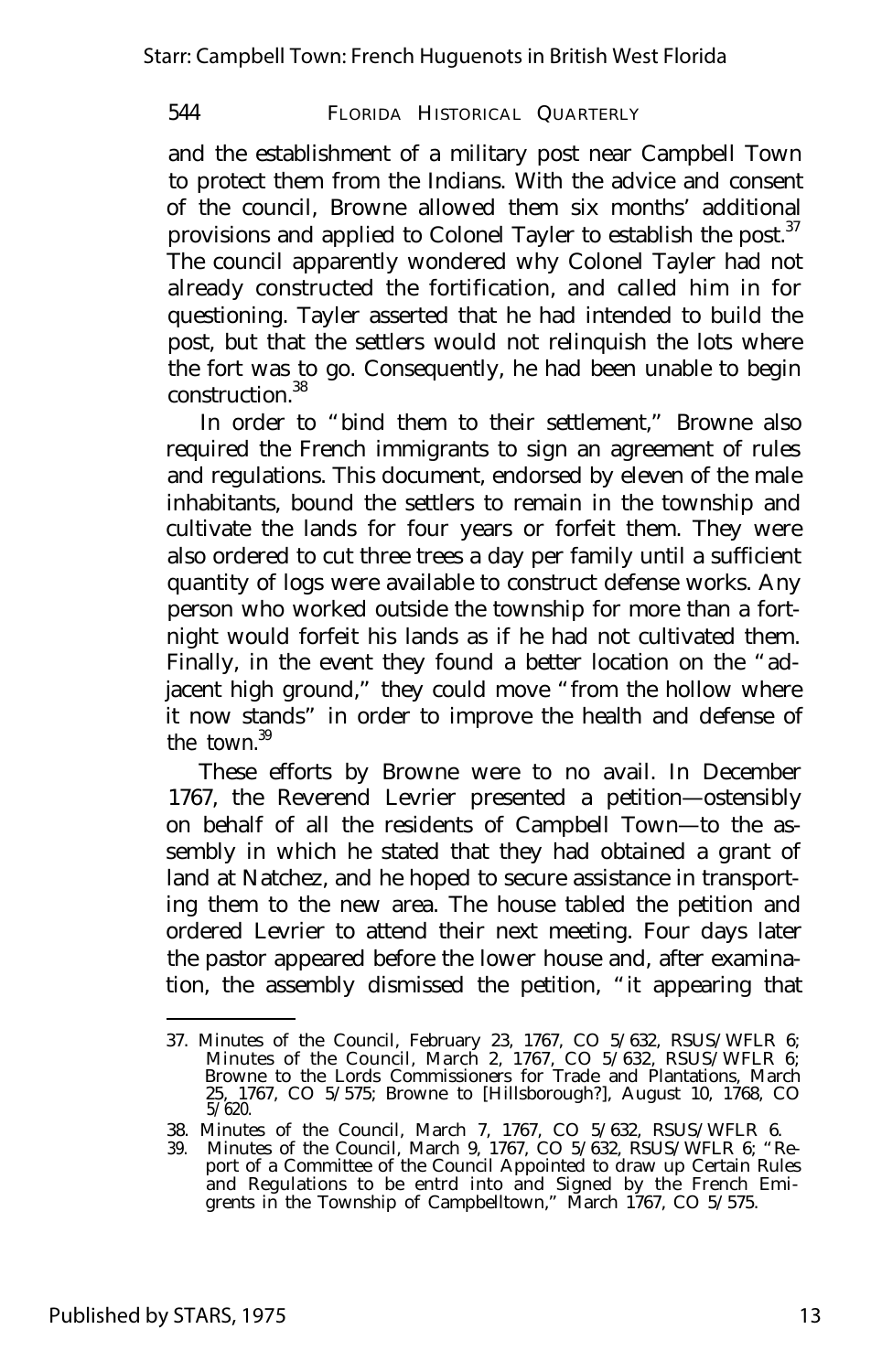he had no authority to present the same in the name of the inhabitants of Campbell Town."<sup>40</sup> Levrier, however, still was not finished. He petitioned for a town lot in Pensacola in April 1770 and received lot 125, Eight months later, December 4, 1770, he requested 500 acres of land at Manchac, and the governor in council granted him 100 acres. While there are no extant records to substantiate Levrier's movements, it is assumed that he settled on the land he received along the Mississippi.<sup>41</sup>

The population of Campbell Town continued to decline so that by the summer of 1768, Lieutenant Governor Browne observed that the immigrants had "long since abandoned Cambletown on account of its unhealthfulness. "<sup>42</sup> Consequently, when the assembly met in the fall, a bill was introduced by George Urquhart providing that "as through various accidents the inhabitants of Campbell Town have removed from that township to other parts of the province," their representatives should not be elected solely from that area but that they should be included in the elections for the district of Pensacola. If Campbell Town became "repeopled" in the future, they would once again elect their own representatives. Urquhart's bill passed in the lower house and was sent to the upper house where it was read one time. Before the bill could be read the second time, however, the lieutenant governor dissolved the assembly.<sup>43</sup>

The history of assembly elections from Campbell Town is one of fraud and multiple returns. As already discussed, the first election was confused as Dr. John Lorimer contested the election of David Williams. Other than the second election in 1767, every other race from Campbell Town was the source of constant bickering. In the session which began in January

<sup>40.</sup> Minutes of the Lower House of Assembly, December 24, 28, 1767, CO 5/627, RSUS/WFLR 2.

<sup>41.</sup> Minutes of the Council, April 3, 1770, CL 5/626, RSUS/WFLR 1; Minutes of the Council, December 4, 1770, CO 5/629, RSUS/WFLR 1. Browne had reported in July 1768 that Levrier planned to move to Charleston, but there is no evidence to indicate that he did. Browne to [Board of Trade?], July 6, 1768, CO 5/620. 42. Browne to [Board of Trade?], July 6, 1768, CO 5/620.

<sup>43.</sup> Minutes of the Lower Hose of Assembly, October 8, 19-20, 1768, CO 5/627, RSUS/WFLR 2; Minutes of the Upper House of Assembly, October 20, 1768, CO 5/626, RSUS/WFLR 2.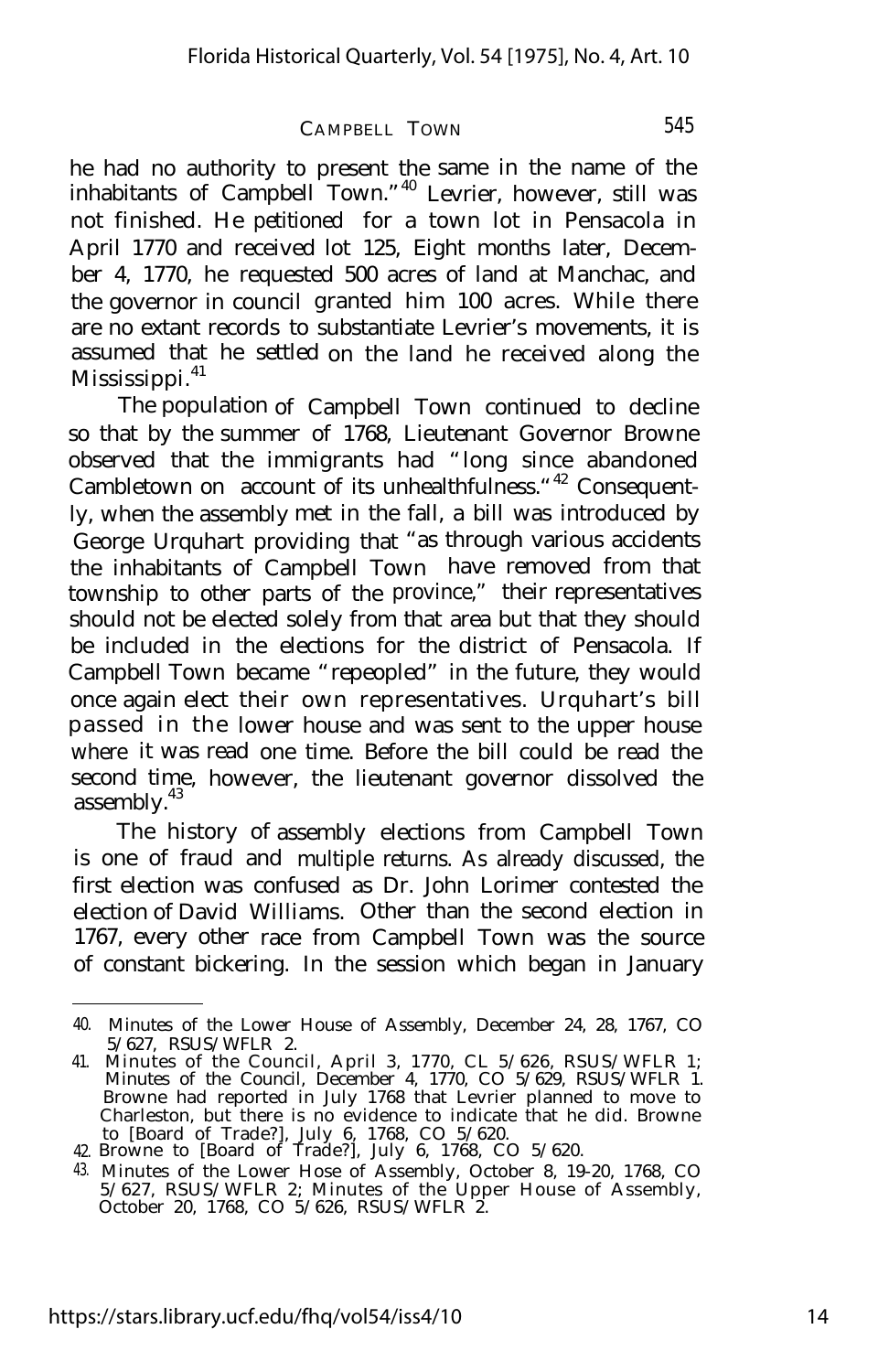1769, John Campbell and John Allen Martin represented Campbell Town. John Maitland and Arthur Strothers, however, charged that the provost marshall had illegally prevented several freeholders from voting. After conducting a long investigation, the house removed Martin and Campbell and gave their seats to Maitland and Strothers.<sup>44</sup>

All of this debate over elections in January 1769, became moot in March, when the king disallowed the law under which the assembly had been called. The governor therefore dissolved it and called for a new election. The assembly met May 22, 1769, and again Campbell Town sent two representatives and a double return. David Ross was elected without question, but returns for John Falconer and Walter Hood revealed that each man had an equal number of votes. The house declared the seat vacant and called for a new election. The records do not show whether this election took place.<sup>45</sup>

This 1769 session of the assembly was the last time Campbell Town sent representatives. Twice in 1771 the council minutes indicated the lack of necessity for such representation as the township "is now entirely abandoned."<sup>46</sup> Governor Peter Chester, who arrived in West Florida on August 10, 1770, noted in the summer of 1772, "as it is entirely deserted no electors appeared to vote."<sup>47</sup>

There are only scattered hints in the records as to why Campbell Town failed. One historian notes that in 1766 sixteen French Protestant families on the Escambia River were virtually wiped out by yellow fever, but there is no evidence to substantiate such a claim.<sup>48</sup> In March 1770, the governor in council

<sup>44.</sup> Minutes of the Lower House of Assembly, January 25, 30-31, 1769, CO 5/627, RSUS/WFLR 2. The provost marshall, John Campbell, and John Allen Martin had to pay the expenses involved in the investigation— amounting to eleven pounds one shilling and ten pence half-penny. Minutes of the Lower House of Assembly, May 24, June 10,

<sup>1769,</sup> CO 5/627, RSUS/WFLR 2. 45. Minutes of the Lower House of Assembly, May 22, 1769, CO 5/627, RSUS/WFLR 2; Minutes of the Council, March 5, April 7, 1769, CO 5/626, RSUS/WFLR 1. 46. Minutes of the Council, April 23, June 24, 1771, CO 5/629, RSUS/

WFLR 3.

<sup>47.</sup> Peter Chester to Hillsborough, July 8, 1772, CO 5/579.<br>48. Francois X. Martin, *History of Louisiana* (New Orleans, 1882), 201. He<br>states that the sixteen families consisted of sixty-four persons. Campbell<br>Town had pro records. Bad health, however, was a constant problem for inhabitants